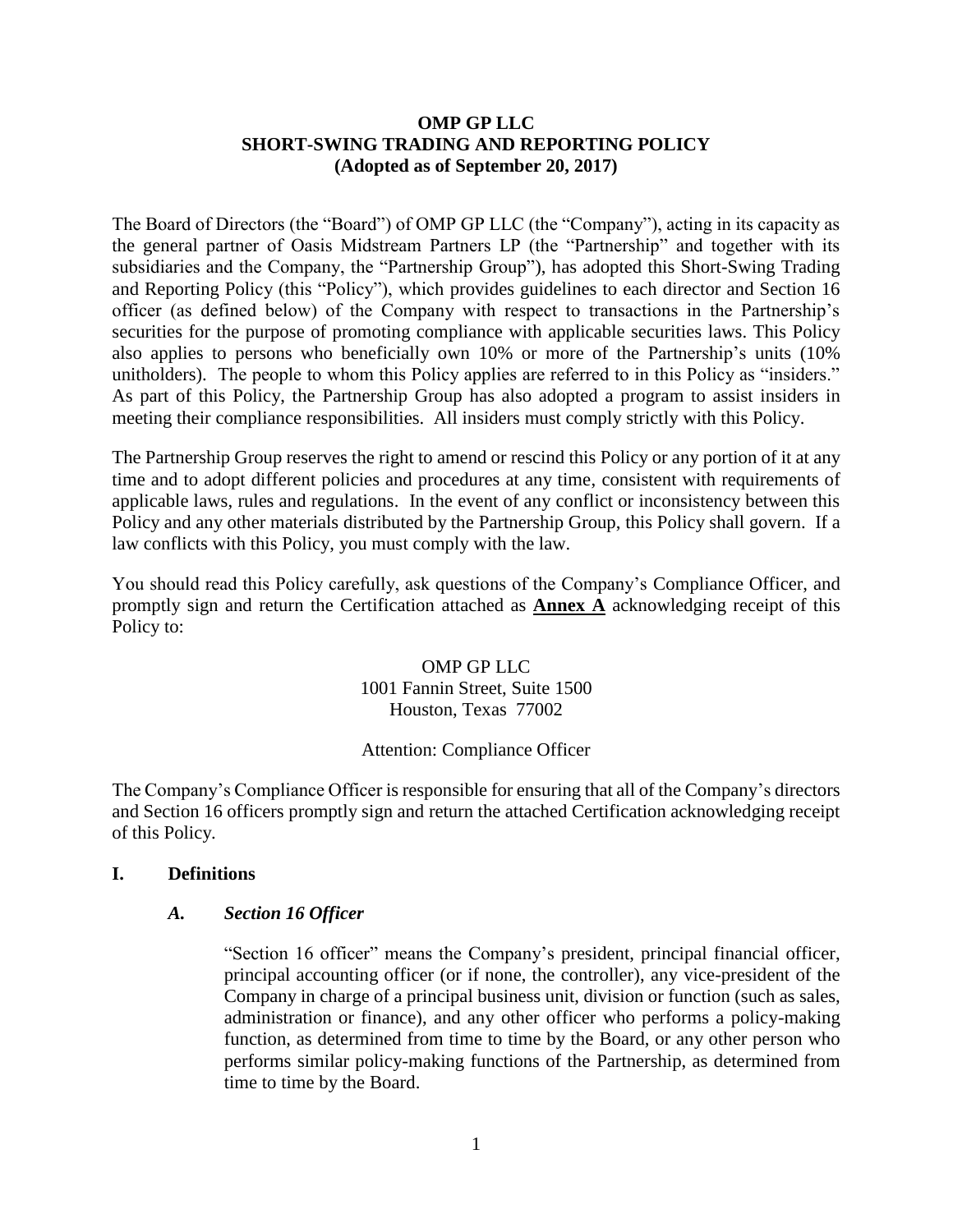#### **II. Statements of Policy**

#### *A. Reporting of Securities Transactions*

- 1. *Policy.* Each insider must file with the Securities and Exchange Commission (the "SEC") and the Partnership's records all reports required of the insider under Section 16(a) of the Securities Exchange Act of 1934, as amended (the "Exchange Act"). The reports must be completed accurately and filed on time. In addition, the Partnership shall post the reports on its website. Once a year, each insider must certify in writing to the Partnership that all reports required of the insider were filed accurately and on time, or the insider must disclose in writing any failures to timely file all reports.
- 2. *Explanation*. Insiders are required to report to the SEC their ownership of and transactions in the Partnership's equity securities. They must also report their ownership of and transactions in other instruments (such as options) that derive their value from the Partnership's equity securities (these other instruments are called "derivative securities"). The reports also must disclose all securities and derivative securities of the Partnership held by the insider's immediate family members and any other relative who lives in the insider's home.

The Partnership is required to post on its website reports filed by insiders on Form 3, Form 4 and Form 5, including all exhibits and attachments. Each report must be posted on the Partnership's website by the end of the business day after the report is filed with the SEC. The Partnership may satisfy this requirement by posting the reports directly on its website or by posting a hyperlink to a website of a third-party service provider (which would include the EDGAR database on the SEC's website). Regardless of the method of access, each report must remain posted for at least 12 months.

The Partnership is required to disclose the names of insiders who have filed a required report late, or failed to file a required report, in the Partnership's Annual Report on Form 10-K. This can result in significant public embarrassment to the insider and the Partnership.

The SEC can fine persons who violate these reporting obligations. These fines can be up to \$181,071 for each filing violation by an individual and up to \$905,353 for violations by companies. The SEC can also issue "cease and desist" orders against violators. Cease and desist orders are widely published, would also result in significant embarrassment to the violator and Partnership, and may affect the violator's ability to be an insider of a public company. In addition, the SEC has been granted broad authority to seek any equitable relief that may be appropriate or necessary for the benefit of investors for violations of any provisions of the securities laws.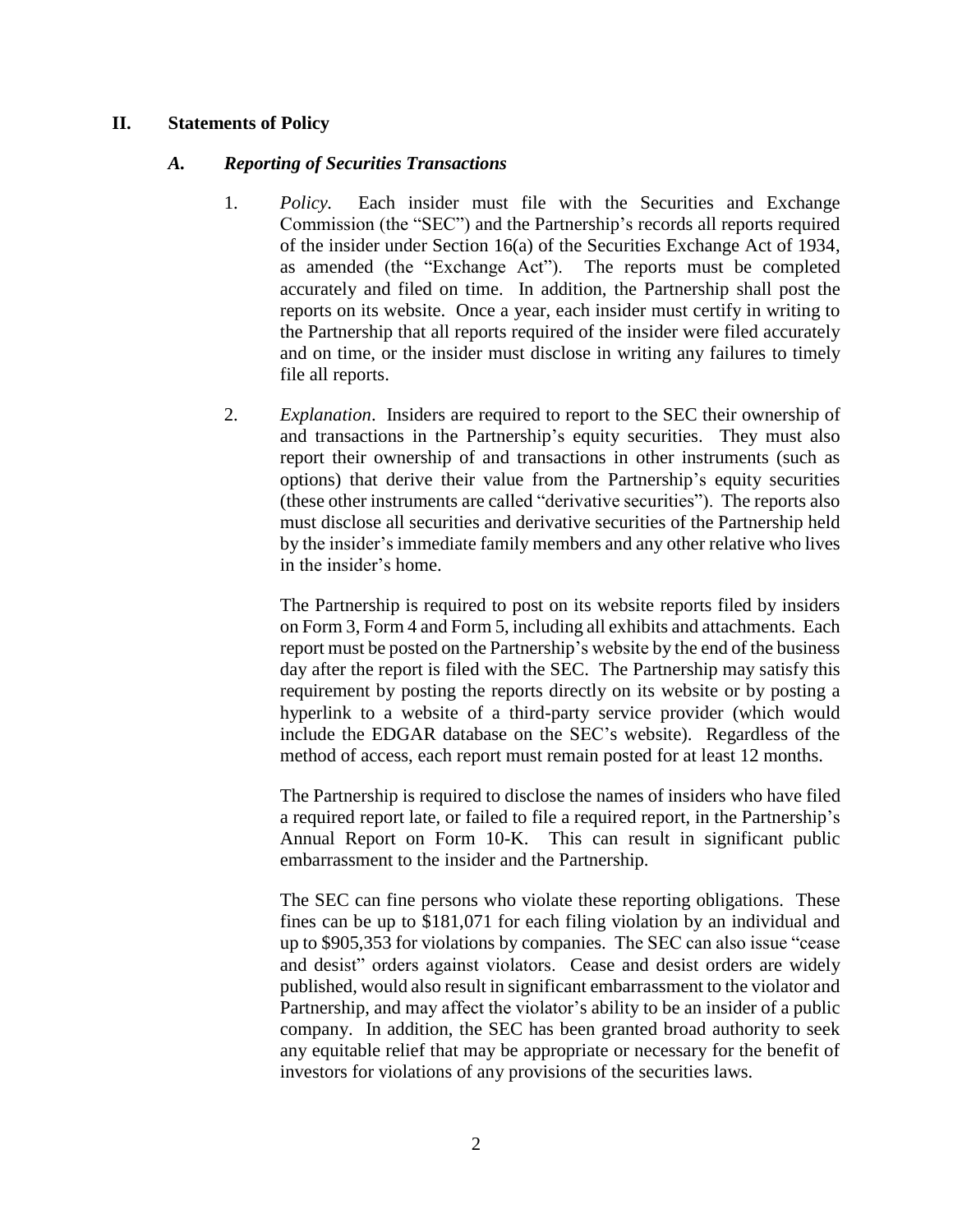Currently, three kinds of reports are required under Section 16(a) of the Exchange Act:

- **Form 3.** Each insider must report his or her initial unit ownership on Form 3 within 10 days of becoming an insider. However, in the case of the Partnership's initial registration of securities under Section 12 of the Exchange Act, the Form 3 must be filed at or prior to the time of effectiveness. All directors and Section 16 officers must file a Form 3 regardless of whether they hold any Partnership securities.
- **Form 4.** A Form 4 generally must be filed by the end of the second business day following the day on which a transaction resulting in a change in the insider's beneficial ownership has been executed, unless the transaction falls within a limited class of transactions that may instead be reported on Form 5 as discussed below. In addition to reports due while a person is an insider, officers and directors (but not 10% unitholders) must report any changes that occur after they are no longer insiders if the changes take place within six months of any non-exempt, opposite-way transaction that occurred while they were insiders (see "Prohibition Against Short-Swing Trading" below).

In the case of a transaction effected pursuant to a Rule 10b5-1 Plan (as described in the Insider Trading Policy) with respect to which a person does not select the date of execution, the transaction is deemed to have been executed on the date the executing broker, dealer or plan administrator notifies the insider that the transaction has been executed, except that the insider must make specific arrangements with his or her broker, dealer or plan administrator to be notified of any such transaction within three business days after the trade date. In the case of a discretionary transaction through the Partnership Group's employee benefits plans where the insider does not select the date of execution, the transaction is deemed to have been executed on the date the plan administrator notifies the insider that the transaction has been executed, except that the insider must make specific arrangements with the plan administrator to be notified of any such transaction within three business days after the trade date.

 **Form 5.** A Form 5 must be filed within 45 days after the end of the Partnership's fiscal year to report any exempt transactions not already reported on a Form 4 (such as gifts and inheritances). No Form 5 is necessary if all transactions and holdings subject to reporting during the fiscal year have been previously reported. Insiders who do not file a Form 5 will be required to certify in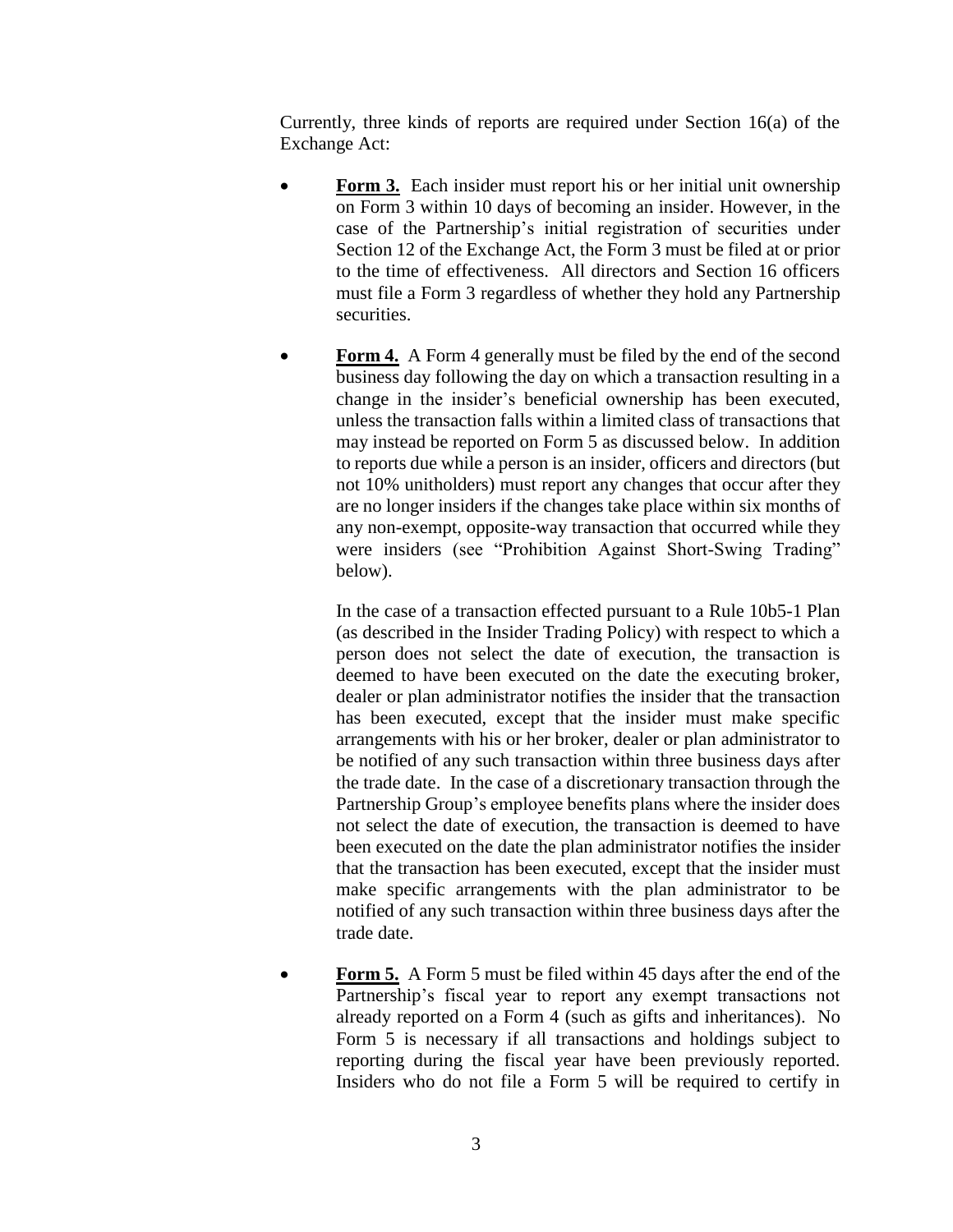writing to the Partnership that no Form 5 filing is due (that is, that there were no unreported transactions in the previous year).

The filing of these forms under Section 16(a) does not relieve the insider from filing other required forms, such as Form 144 in connection with the sale of restricted securities or Schedule 13D or 13G, required by persons who own greater than 5% of the Partnership's units.

#### *B. Prohibition Against Short-Swing Trading*

- 1. *Policy*. No insider may engage in a transaction that gives rise to liability to disgorge profits under Section 16(b) of the Exchange Act. If an insider engages in such a transaction, the insider must promptly notify the Partnership of the transaction and pay the Partnership the profits for which the insider is liable under Section 16(b).
- 2. *Explanation*. Under Section 16(b) of the Exchange Act, insiders are liable for any profits they receive upon the sale and purchase, or purchase and sale, of the Partnership's units within any six-month period. In other words, if an insider both buys and sells units within any six-month period, the insider will be liable to the Partnership for the excess of the sales price over the purchase price. This liability can exist regardless of the order of the transactions. For example, if an insider sells a unit at \$10.00 and then buys a unit within six months at \$5.00, the insider will be liable to the Partnership for \$5.00. This liability is known as a "short-swing profit." This liability does not depend on whether the insider has inside information when he or she makes one of the trades. It also does not matter whether the transactions are in the public market or are privately negotiated transactions. The liability depends simply on whether the transactions occur within six months of each other. Some lawyers and law firms specialize in identifying short-swing transactions and bringing lawsuits to recover the short-swing profits and obtain payment for their fees. Also, the Internal Revenue Service generally treats short-swing profits as part of an insider's taxable income, even if the insider has to disgorge the profits.

The SEC has exempted a few transactions from short-swing liability. For example, the purchase of units by exercising an option will usually not create liability. On the other hand, the sale of the units after the exercise of an option will be treated as a transaction that can create liability if a nonexempt purchase occurs within six months. Insiders should assume that each transaction can be matched with all other transactions within six months before or after the transaction unless he or she has received competent legal advice that it is an exempt transaction.

Please note that while Section 16(b) of the Exchange Act contains exemptions from short-swing liability, trading pursuant to a Rule 10b5-1 Plan is not exempt from short-swing liability.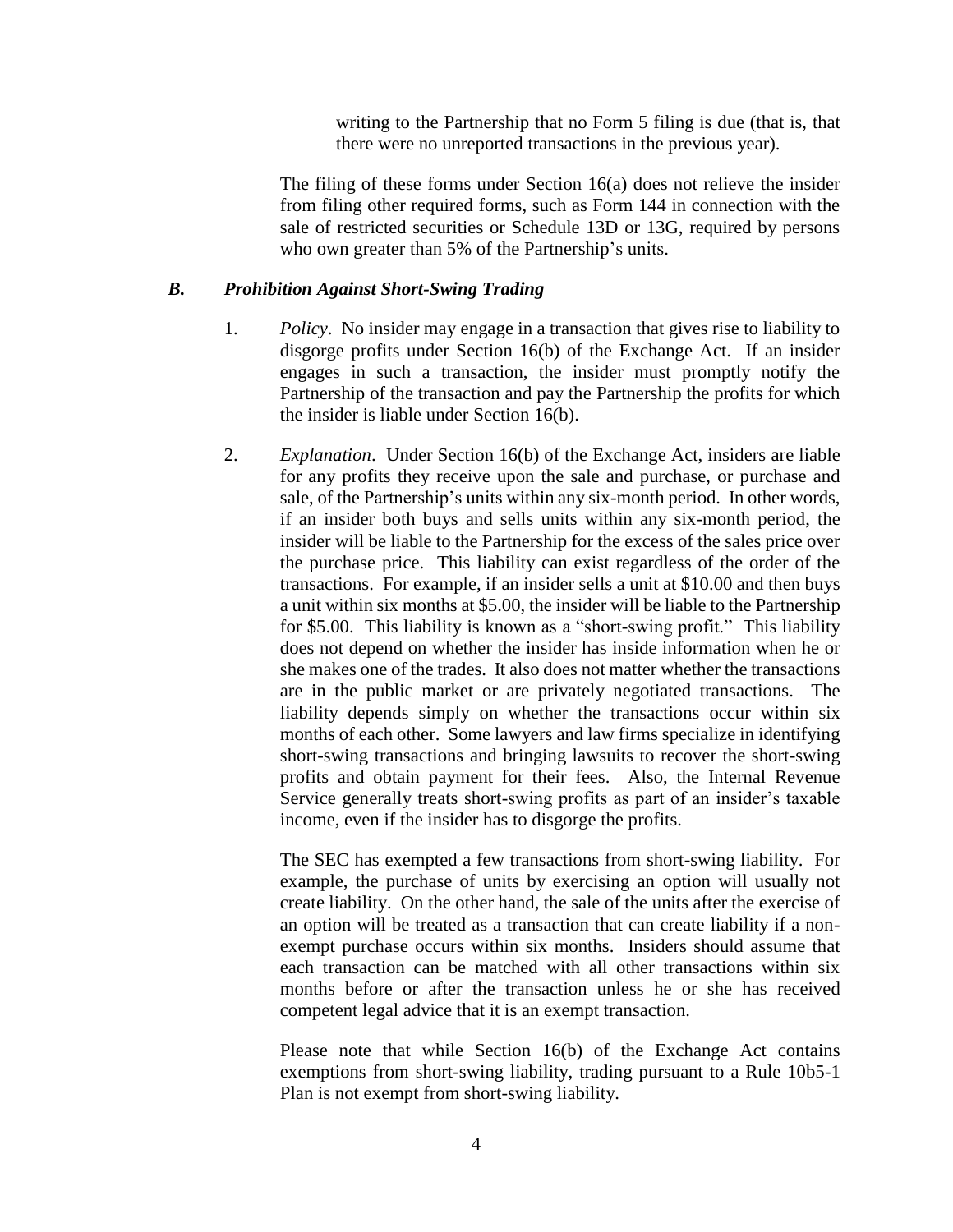# *C. Prohibition Against Short Sales*

- 1. *Policy*. No insider, no immediate family member of an insider and no other relative of an insider living in the insider's home may make any short sales of any securities of the Partnership. Also, no such person may buy or sell puts, calls or options in respect of the Partnership's securities at any time.
- 2. *Explanation*. Section 16(c) of the Exchange Act prohibits directors, officers and 10% unitholders from making short sales of any equity securities of the Partnership, regardless of whether that class of securities is itself registered under the Exchange Act. Short sales are sales of securities that the seller does not own at the time of the sale or, if owned, that will not be delivered within 20 days of the sale. A person usually sells short when he or she believes the market is going to decline substantially or the units will otherwise drop in value. If the units fall in price as expected, the person selling short can then buy the units at a lower price for delivery at the earlier sale price (this is called "covering the short") and pocket the difference in price as profit. In addition to the fact that it is illegal for insiders to sell the Partnership's securities short, the Partnership Group believes it is inappropriate for its insiders to bet against the Partnership's securities in this manner. Because puts, calls and options for the Partnership's securities (other than employee benefit plan options) also afford the opportunity for insiders to profit from a market view that is adverse to the Partnership, and because these securities carry a high risk of inadvertent short-swing trading and other securities law violations, transactions in these types of securities are strictly prohibited.

# **III. Compliance Program**

It is the sole responsibility of insiders to prepare and file Forms 3, Forms 4 and Forms 5 and to comply with the other rules in Section 16 of the Exchange Act. Because the laws, rules and forms are complicated, insiders will need legal advice or the assistance of another trained person to be able to comply with their obligations. Because it may be impractical and costly for insiders to have separate assistance, the Partnership Group has established a program to help its insiders comply with Section 16 of the Exchange Act. Each insider must follow the procedures of the program unless the Board approves otherwise. However, each insider is free to engage legal counsel of the insider's choice (at the insider's own expense) to assist the insider in complying with the program and Section 16 of the Exchange Act. The program is intended to assist insiders, not to shift compliance responsibility to the Partnership Group. The Partnership Group does not assume liability for an insider's compliance; the insider must ensure his or her compliance with securities laws.

The highlights of the compliance program are:

Designation of a "Section 16 Compliance Officer" to assist all insiders in preparing all Form 3, Form 4 and Form 5 filings;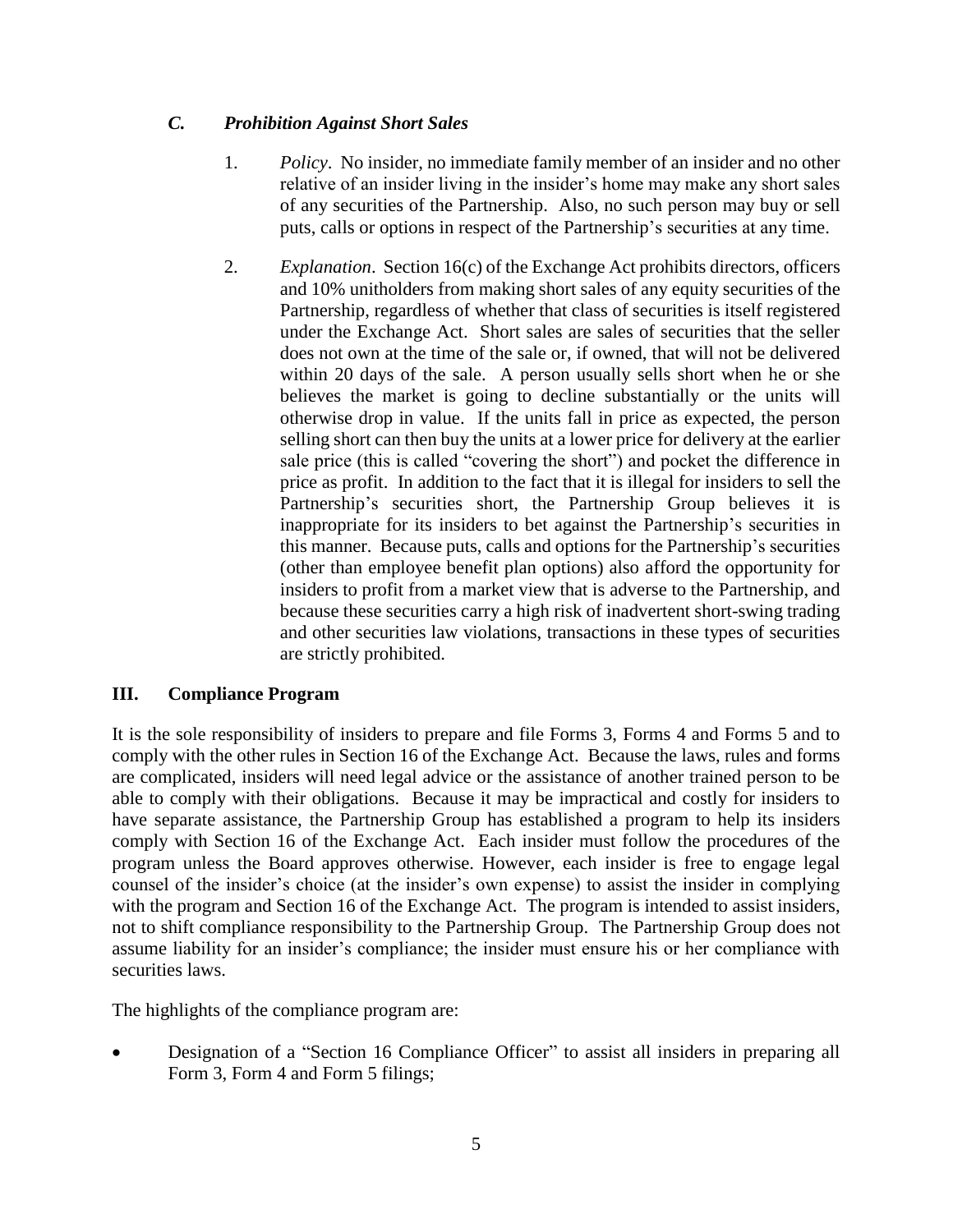- Creation of a Short-Swing Profit Checklist to serve as a reference to help insiders avoid short-swing profits; and
- Use of a knowledgeable broker to assist in preventing inadvertent short-swing profit and filing violations.

# *A. Filing Compliance Procedures*

- 1. *Section 16 Compliance Officer*. The Company's Compliance Officer is the "Section 16 Compliance Officer" designated to assist all insiders in preparing and reviewing all Form 3, Form 4 and Form 5 filings. Following receipt of notice of a transaction that results in a change in an insider's beneficial ownership, the Section 16 Compliance Officer is responsible for preparing the appropriate form for the insider's signature and filing the form with the SEC. The Section 16 Compliance Officer must also maintain records of all insider filings, including originally signed copies of each form and proof of each form's filing date. The Section 16 Compliance Officer may seek assistance within the Partnership Group or from outside counsel as he or she deems appropriate. The Section 16 Compliance Officer is responsible for ensuring that the Company's directors, Section 16 officers and any employees who beneficially own 10% or more of the Partnership's units execute and return to the Section 16 Compliance Officer the certification included as **Annex A**.
- 2. *Faxed Signatures; Power of Attorney.* The SEC permits Form 3, Form 4 and Form 5 to be filed with original, duplicated or facsimile signatures, as long as the Partnership or the insider retains an originally signed version of the form in its files for five years, and thus the Partnership Group expects that almost all filings will be made under the insider's signature. However, the SEC permits the form to be signed by another person holding a power of attorney, as long as the power of attorney is sent to the SEC with the form or "as soon as practicable." The Partnership Group has designed a standing power of attorney giving the Section 16 Compliance Officer the authority to sign Form 3, Form 4 and Form 5 on an insider's behalf. (See **Annex B**). Thus, for those rare cases when it may not be possible for an insider to execute a form, the Section 16 Compliance Officer will be able to execute the form on the insider's behalf.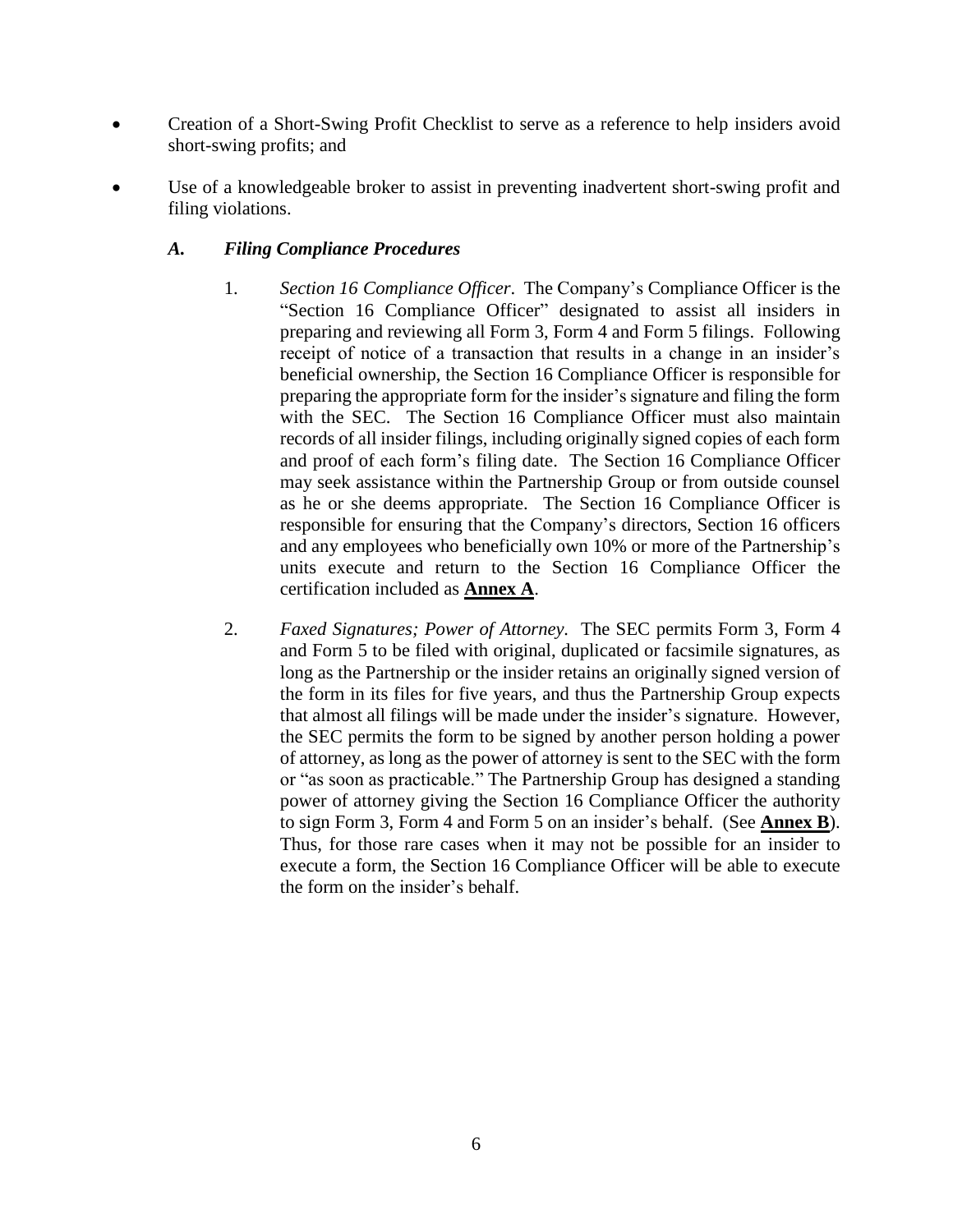3. *Transaction Notification.* The SEC must receive the Form 4 by the end of the second business day following the day on which a transaction resulting in a change in the insider's beneficial ownership has been executed. Therefore, all Section 16 officers and directors shall notify the Section 16 Compliance Officer of any intended transaction at least two business days before they intend to execute the transaction, with the exception of transactions under Rule 10b5-1 Plans. All Section 16 officers and directors shall also comply with the pre-clearance requirements set forth in the Insider Trading Policy. Finally, all Section 16 officers and directors shall notify the Section 16 Compliance Officer of any transaction on the same day the transaction is executed (using the form included as **Annex D**). Section 16 officers and directors must be available to sign and file the reports of their own transactions or must make arrangements satisfactory to the Section 16 Compliance Officer to have the reports signed and filed on their behalf.

#### *B. Short-Swing Profit Preventive Procedures*

1. *Transaction Pre-Clearance.* Under the Insider Trading Policy, the Section 16 Compliance Officer must clear in advance each insider's transactions in the Partnership's securities and derivative securities (acquisitions, dispositions, transfers, gifts, etc.). Once clearance is received from the Section 16 Compliance Officer, the insider must initiate the transaction within two business days or repeat the clearance procedure. The procedures must be followed for all transactions involving the Partnership's equity securities or derivatives, including employee and director option exercises, gifts and open market sales or purchases.

Any sale made pursuant to a Rule 10b5-1 Plan will be deemed to have received the required clearance if the Rule 10b5-1 Plan is reviewed and approved by the Section 16 Compliance Officer before the Rule 10b5-1 Plan is put into force.

2. *Short-Swing Profit Rule Checklist.* Insiders should review the checklist enclosed with this Policy to help prevent the most common short-swing violations. (See **Annex C**). Insiders may obtain additional copies of the Short-Swing Profit Rule Checklist if they desire to furnish the checklist to financial advisers, accountants, personal lawyers, brokers and members of their household.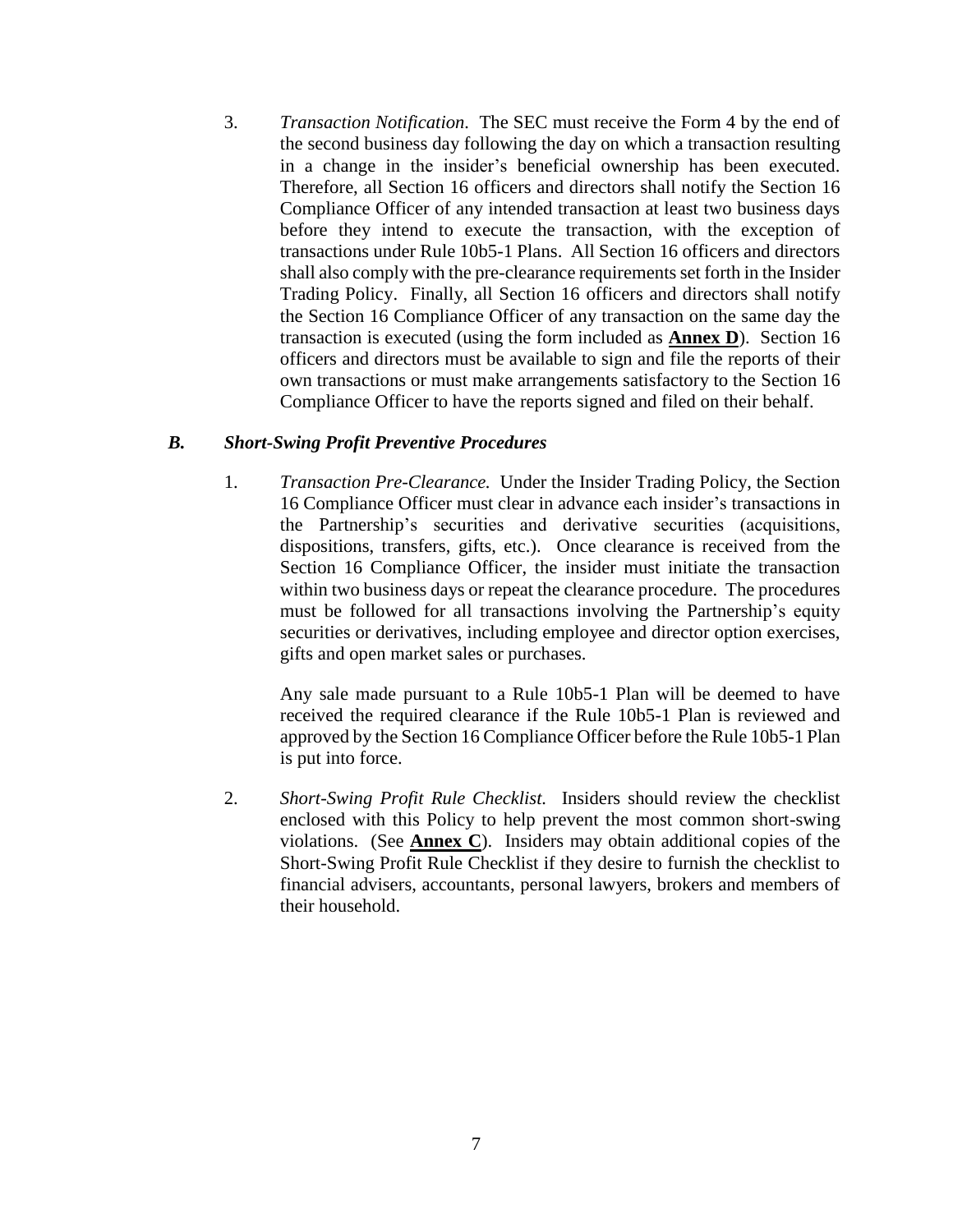3. *Knowledgeable Broker.* Each insider should use only a broker who is familiar with the requirements of Section 16 of the Exchange Act, Rule 144 of the Securities Act of 1933, as amended, the Insider Trading Policy and this Policy. The Section 16 Compliance Officer will maintain the name, address and phone number of a broker who the Section 16 Compliance Officer believes meets these requirements. Insiders whose brokers do not meet the requirements are encouraged to use the broker identified by the Section 16 Compliance Officer, but in any case should change brokers in order to have a knowledgeable broker. Insiders should remember that a broker has no legal responsibility for a client's Section 16 filing or shortswing profit rule violations.

## **IV. Potential Criminal and Civil Liability and/or Disciplinary Action**

In addition to the potential SEC enforcement actions set forth above, persons who violate this Policy shall also be subject to disciplinary action by the Partnership Group, which may include termination or other appropriate action.

## **V. Waivers**

Exceptions to this Policy may be made only by the written approval by the Board or the committee or persons to whom the Board may delegate authority to waive compliance.

*This document states a policy of the Partnership Group and is not intended to be regarded as the rendering of legal advice.*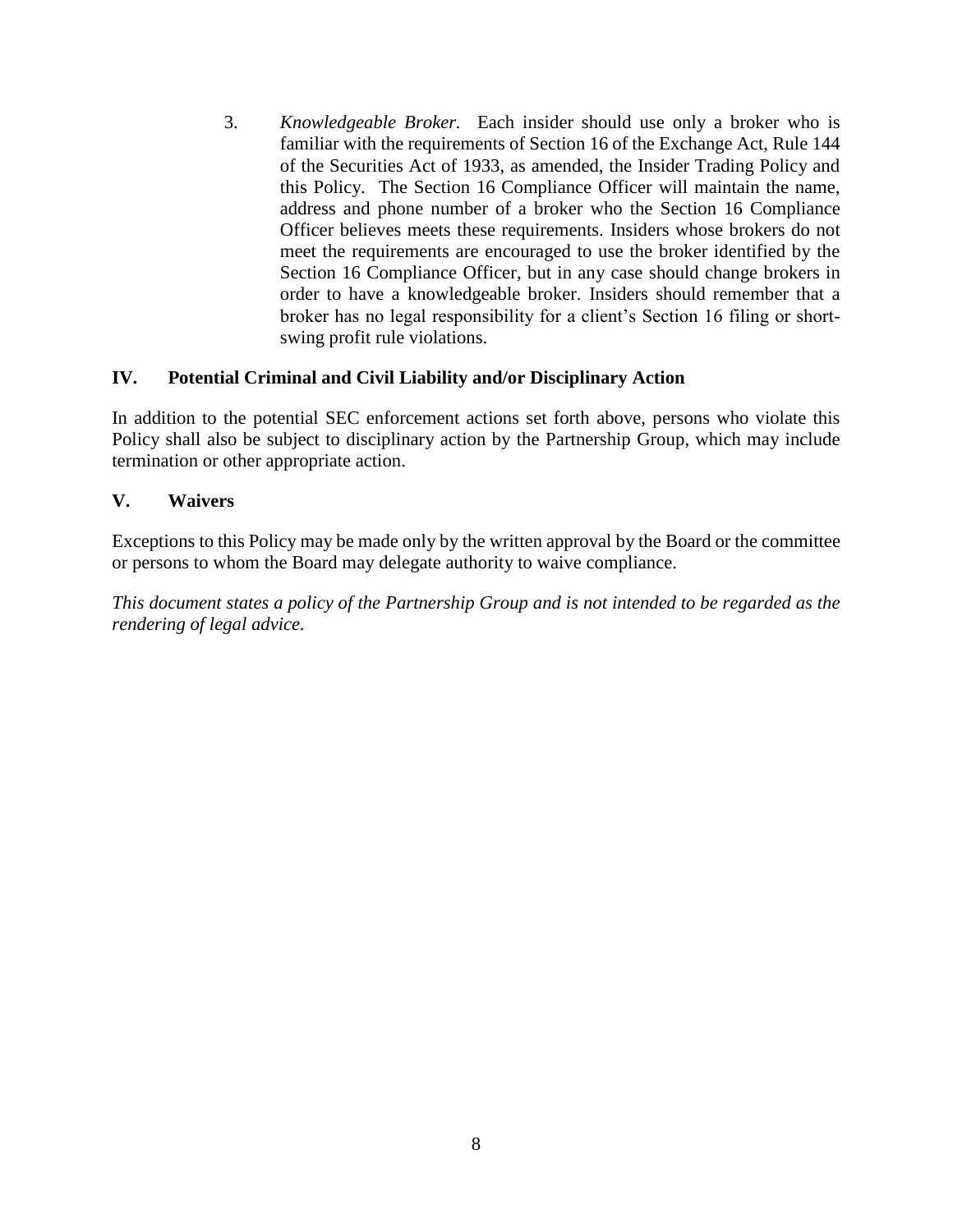# **ANNEX A SHORT-SWING TRADING AND REPORTING POLICY CERTIFICATION**

I have read and understand the Short-Swing Trading and Reporting Policy (the "Policy") adopted by the Board of Directors (the "Board") of OMP GP LLC (the "Company"), acting in its capacity as the general partner of Oasis Midstream Partners LP (the "Partnership" and, together with its subsidiaries and the Company, the "Partnership Group"). I agree that I will comply with the policies and procedures set forth in the Policy. I understand and agree that, if I am an employee of the Partnership Group, my failure to comply in all respects with the Partnership Group's policies, including the Policy, is a basis for termination for cause of my employment with any entity of the Partnership Group to which my employment now relates or may in the future relate.

I am aware that this signed Certification will be filed with the appropriate Company records.

Signature

Type or Print Name

\_\_\_\_\_\_\_\_\_\_\_\_\_\_\_\_\_\_\_\_\_\_\_\_\_\_\_\_\_\_\_\_\_\_\_\_\_\_

\_\_\_\_\_\_\_\_\_\_\_\_\_\_\_\_\_\_\_\_\_\_\_\_\_\_\_\_\_\_\_\_\_\_\_\_\_\_

\_\_\_\_\_\_\_\_\_\_\_\_\_\_\_\_\_\_\_\_\_\_\_\_\_\_\_\_\_\_\_\_\_\_\_\_\_\_

Date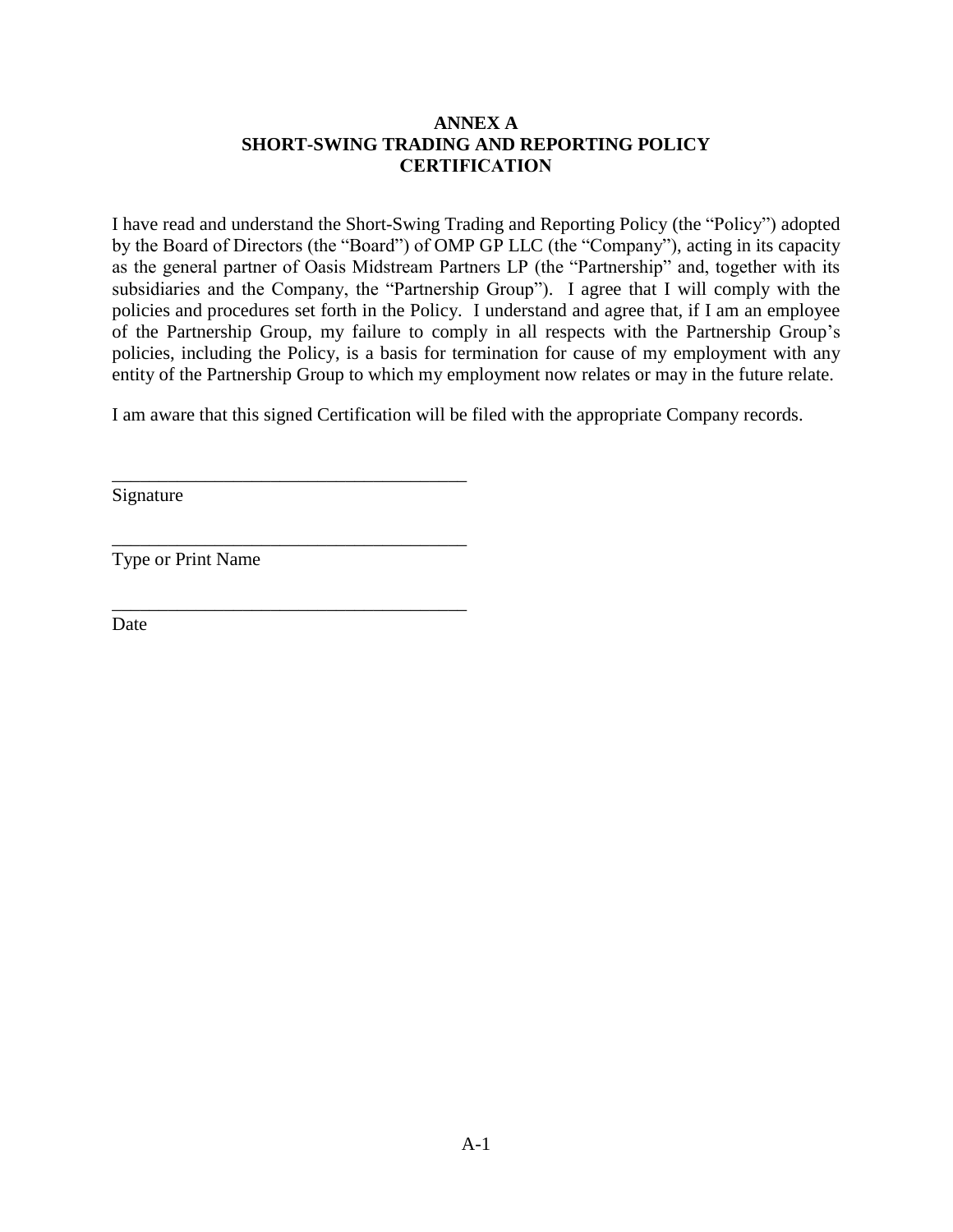### **ANNEX B POWER OF ATTORNEY FOR EXECUTING FORM ID, FORMS 3, FORMS 4 AND FORMS 5, FORM 144 AND SCHEDULE 13D AND 13G**

The undersigned hereby constitutes and appoints **[Section 16 Compliance Officer's name]**, with full power of substitution, as the undersigned's true and lawful attorney-in-fact to:

- (1) Execute for and on behalf of the undersigned a Form ID (including amendments thereto), or any other forms prescribed by the Securities and Exchange Commission, that may be necessary to obtain codes and passwords enabling the undersigned to make electronic filings with the Securities and Exchange Commission of the forms referenced in clause (2) below;
- (2) Execute for and on behalf of the undersigned (a) any Form 3, Form 4 and Form 5 (including amendments thereto) in accordance with Section 16(a) of the Securities Exchange Act of 1934, as amended (the "Exchange Act"), (b) Form 144 and (c) Schedule 13D and Schedule 13G (including amendments thereto) in accordance with Sections 13(d) and 13(g) of the Exchange Act, but only to the extent each form or schedule relates to the undersigned's beneficial ownership of securities of Oasis Midstream Partners LP or any of its subsidiaries;
- (3) Do and perform any and all acts for and on behalf of the undersigned that may be necessary or desirable to complete and execute any Form ID, Form 3, Form 4, Form 5, Form 144, Schedule 13D or Schedule 13G (including amendments thereto) and timely file the forms or schedules with the Securities and Exchange Commission and any stock exchange or quotation system, self-regulatory association or any other authority, and provide a copy as required by law or advisable to such persons as the attorney-in-fact deems appropriate; and
- (4) Take any other action in connection with the foregoing that, in the opinion of the attorney-in-fact, may be of benefit to, in the best interest of or legally required of the undersigned, it being understood that the documents executed by the attorneyin-fact on behalf of the undersigned pursuant to this Power of Attorney shall be in the form and shall contain the terms and conditions as the attorney-in-fact may approve in the attorney-in-fact's discretion.

The undersigned hereby grants to the attorney-in-fact full power and authority to do and perform all and every act requisite, necessary or proper to be done in the exercise of any of the rights and powers herein granted, as fully to all intents and purposes as the undersigned might or could do if personally present, with full power of substitution or revocation, hereby ratifying and confirming all that the attorney-in-fact shall lawfully do or cause to be done by virtue of this Power of Attorney and the rights and powers granted herein. The undersigned acknowledges that the attorneys-infact, in serving in such capacity at the request of the undersigned, are not assuming (nor is Oasis Midstream Partners LP assuming) any of the undersigned's responsibilities to comply with Section 16 of the Exchange Act.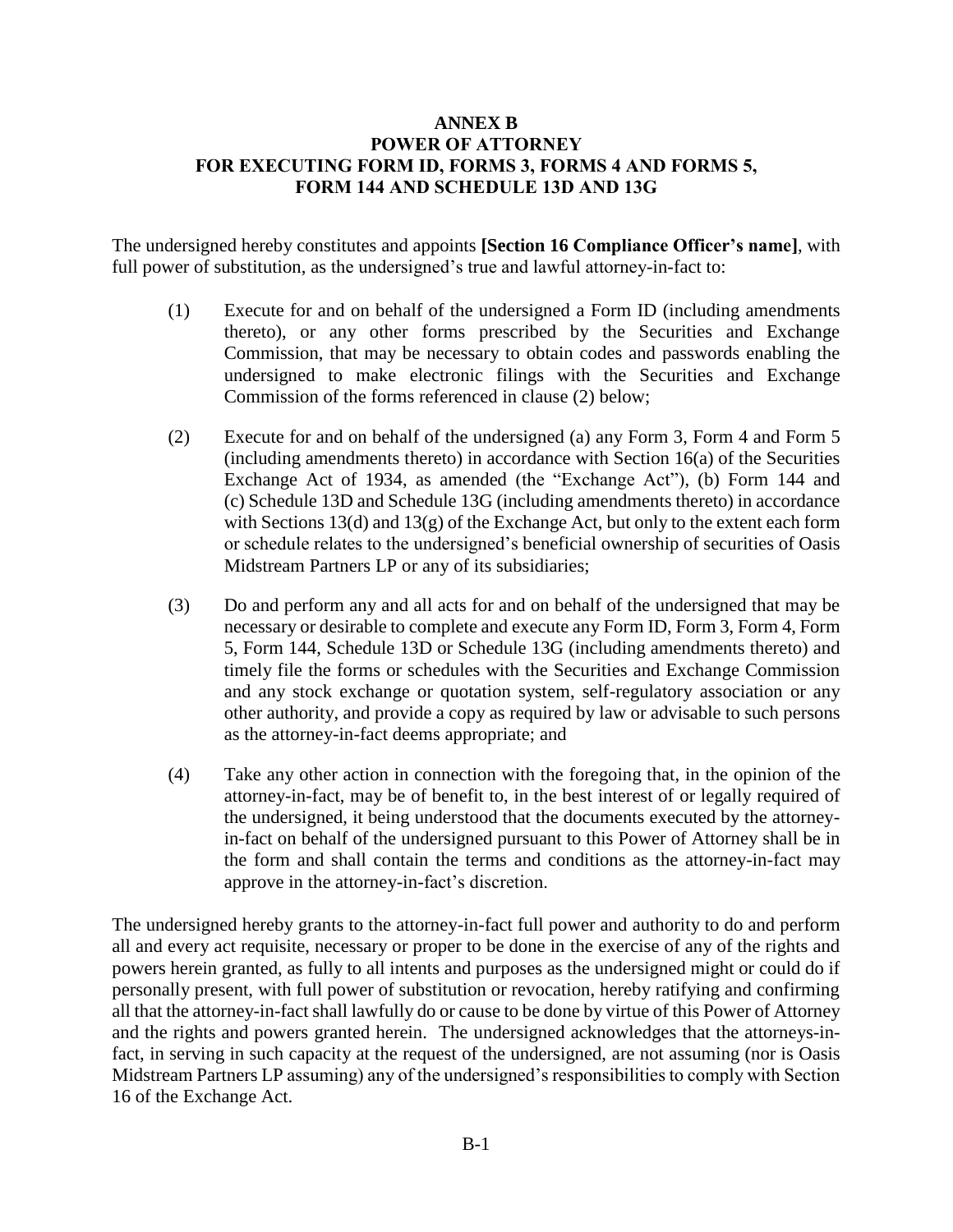The undersigned agrees that the attorney-in-fact may rely entirely on information furnished orally or in writing by or at the direction of the undersigned to the attorney-in-fact. The undersigned also agrees to indemnify and hold harmless Oasis Midstream Partners LP and the attorney-in-fact against any losses, claims, damages or liabilities (or actions in these respects) that arise out of or are based upon any untrue statements or omissions of necessary facts in the information provided by or at the direction of the undersigned, or upon the lack of timeliness in the delivery of information by or at the direction of the undersigned, to the attorney-in fact for purposes of executing, acknowledging, delivering or filing a Form ID, Form 3, Form 4, Form 5, Form 144, Schedule 13D or Schedule 13G (including amendments thereto) and agrees to reimburse Oasis Midstream Partners LP and the attorney-in-fact on demand for any legal or other expenses reasonably incurred in connection with investigating or defending against any such loss, claim, damage, liability or action.

This Power of Attorney shall remain in full force and effect until the undersigned is no longer required to file Form ID, Form 3, Form 4, Form 5, Form 144, Schedule 13D and Schedule 13G (including amendments thereto) with respect to the undersigned's holdings of and transactions in securities issued by Oasis Midstream Partners LP unless earlier revoked by the undersigned in a signed writing delivered to the attorney-in-fact. This Power of Attorney does not revoke any other power of attorney that the undersigned has previously granted.

IN WITNESS WHEREOF, the undersigned has caused this Power of Attorney to be executed as of the date written below.

Signature

Type or Print Name

Date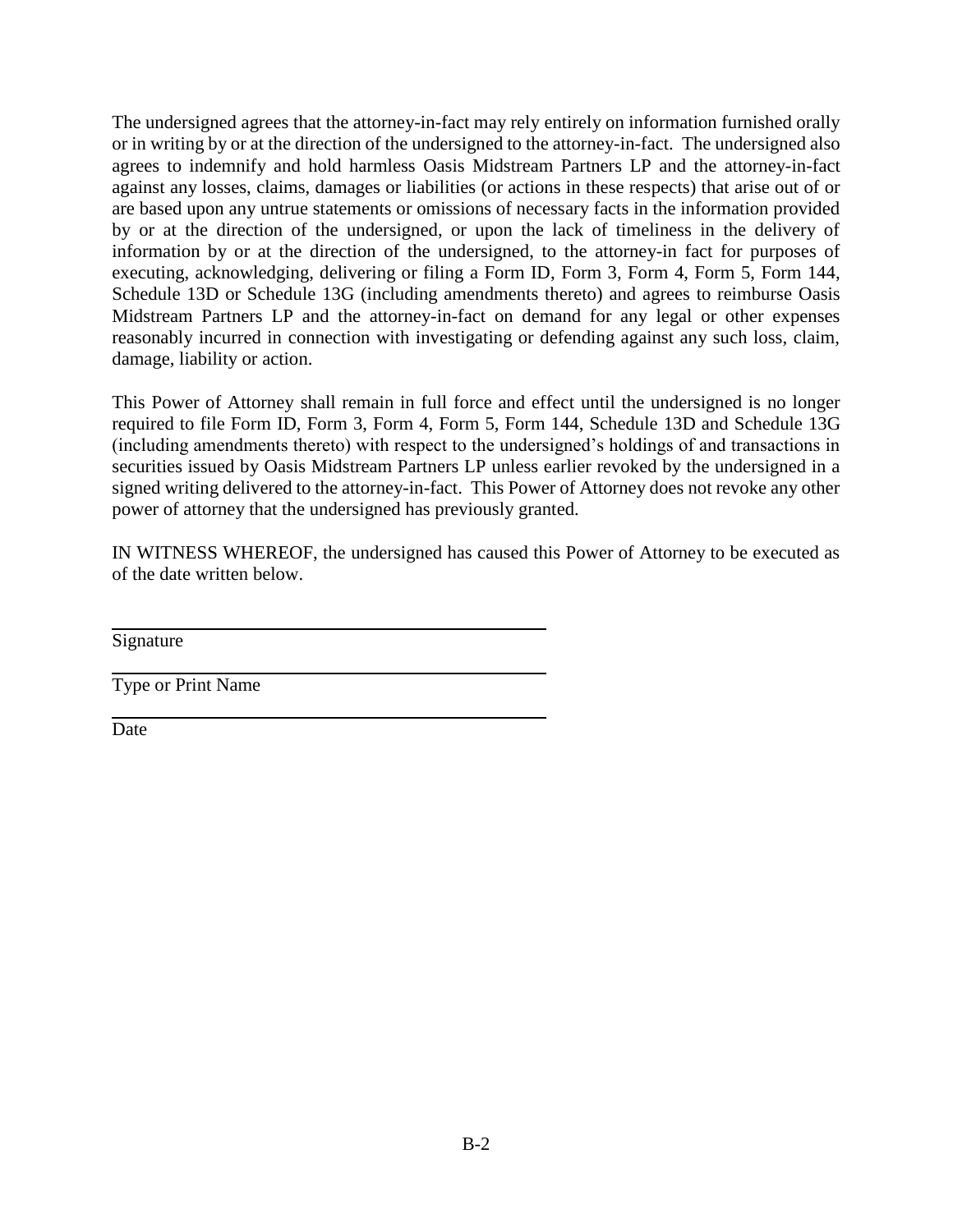## **ANNEX C SHORT-SWING PROFIT CHECKLIST**

Any combination of a PURCHASE AND SALE or a SALE AND PURCHASE within six months of each other may result in a violation of Section 16(b) of the Securities Exchange Act of 1934, as amended (the "Exchange Act"), and the profit must be recovered by Oasis Midstream Partners LP (the "Partnership"). It makes no difference how long the shares being sold have been held, that you were not in possession of material, non-public information or that one of the two matching transactions occurs after you are no longer a Section 16 insider. In addition, the highest priced sale will be matched with the lowest priced purchase.

Before proceeding with a purchase or sale, you should consider whether you are aware of material, non-public information that could affect the price of the units. Irrespective of whether the transaction is subject to Section 16 of the Exchange Act, you may not trade while in the possession of material, non-public information until expiration of one full trading day after the Partnership has publicly disclosed such information as required by the Insider Trading Policy.

All transactions in the Partnership's units must be pre-cleared by OMP GP LLC's Compliance Officer who is the "Section 16 Compliance Officer" designated to assist Section 16 insiders.

## **Sales**

If a sale is to be made by a director, Section 16 officer or 10% unitholder (or any member of his or her immediate family or other relative living in his or her home):

- 1. Have there been any purchases by the insider or family members within the past six months?
- 2. Are any purchases anticipated or required within the next six months?
- 3. Has the person responsible for preparing the Form 4 been advised?
- 4. Has a Form 144 been prepared and has the broker been reminded to sell pursuant to Rule 144?

#### **Purchases**

If a purchase is to be made by a director, Section 16 officer or 10% unitholder (or any member of his or her immediate family or other relative living in his or her home):

1. Have there been any sales by the insider or family members within the past six months?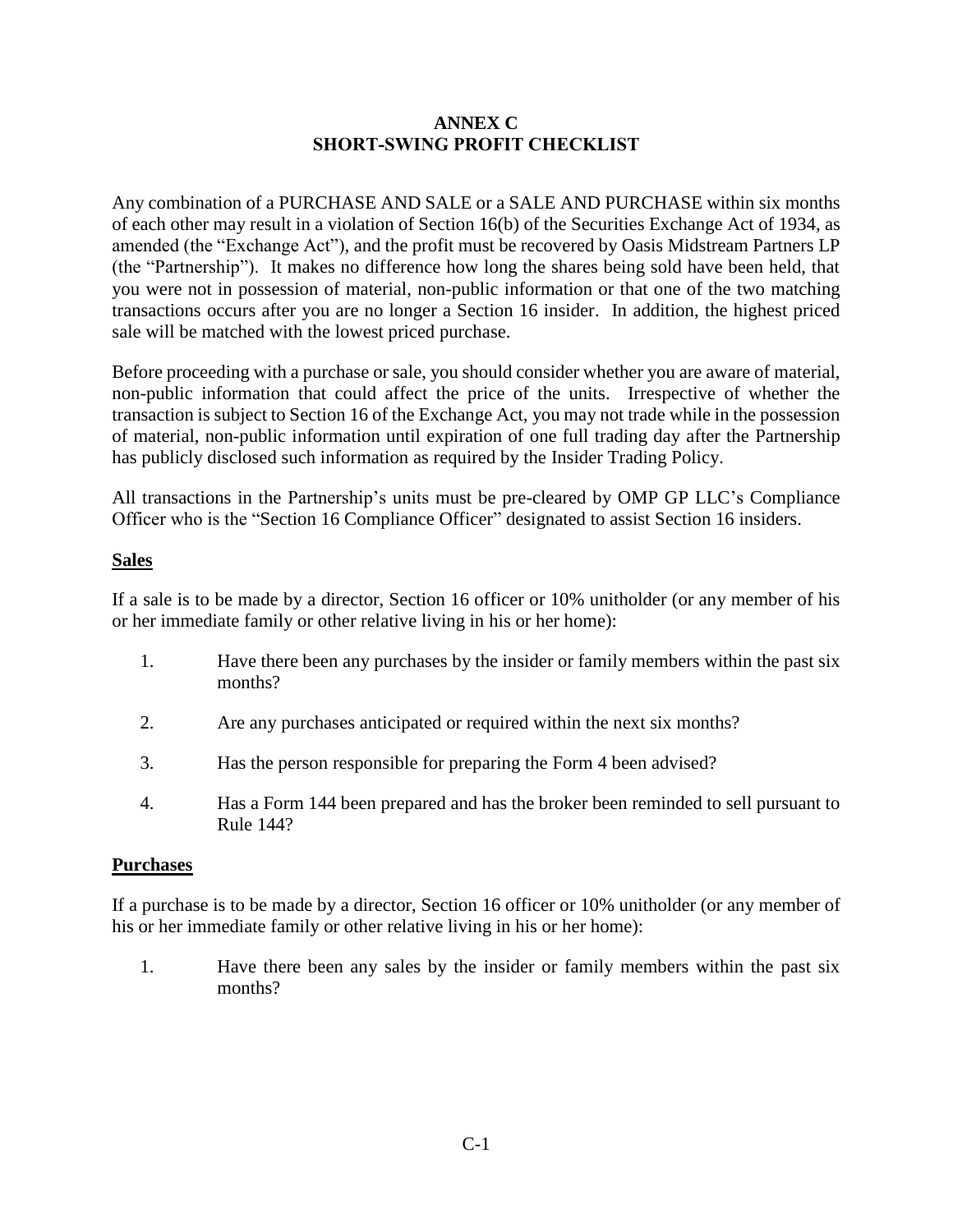- 2. Are any sales anticipated or required within the next six months (such as tax-related or year-end transactions)? Please note that even though an option exercise is not considered a purchase, the sale of the underlying units following the exercise of an option is matchable against other purchases of units within six months before or after the sale.
- 3. Has the person responsible for preparing the Form 4 been advised?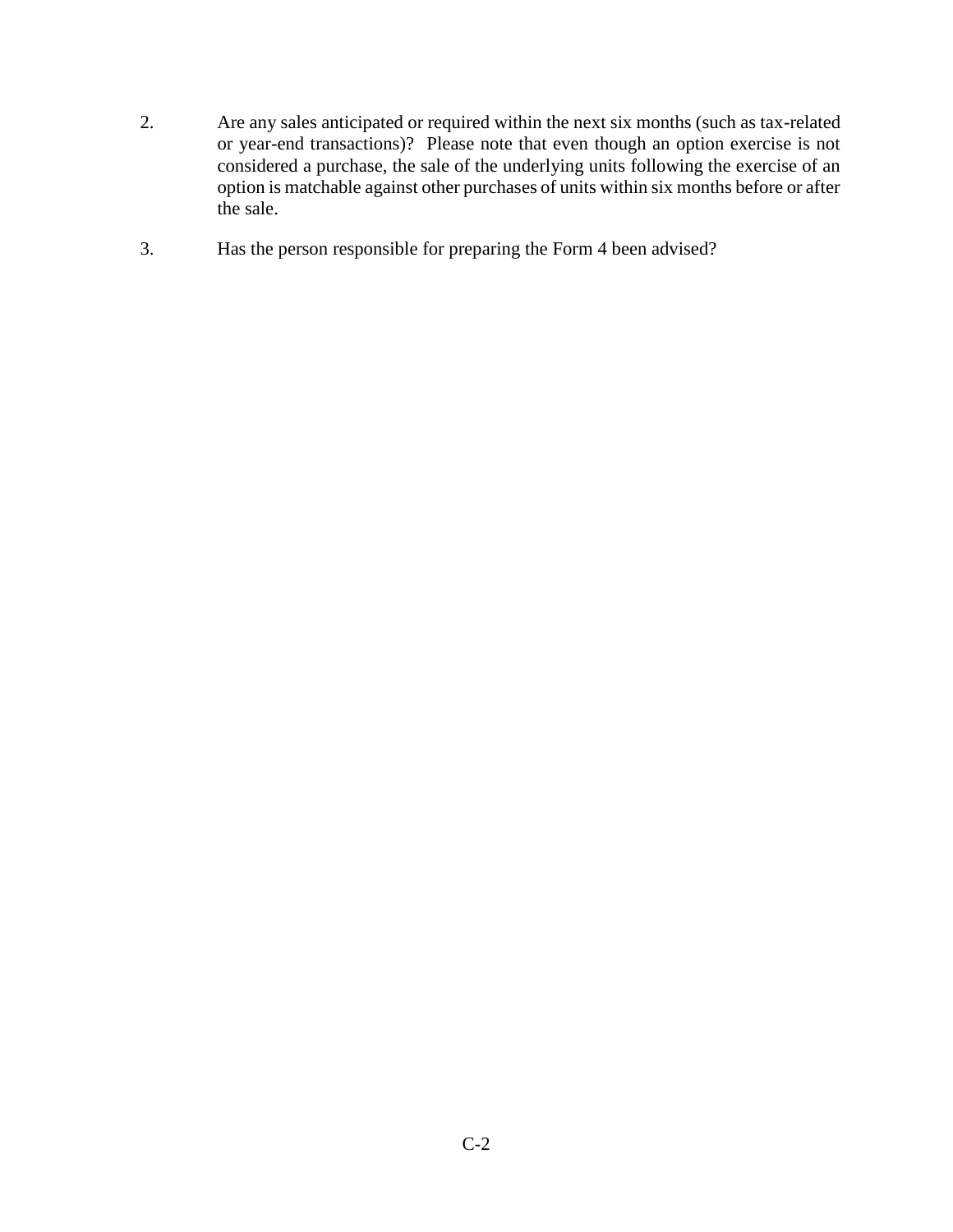#### **ANNEX D SAME-DAY TRANSACTION REPORT**

*This sheet is to be used to report each transaction. Please retain a copy and promptly send the original to the Section 16 Compliance Officer.*

**Date**: \_\_\_\_\_\_\_\_\_\_\_\_\_\_\_\_\_\_\_\_\_\_\_\_\_\_\_\_\_\_\_\_\_\_\_\_

**Name**: \_\_\_\_\_\_\_\_\_\_\_\_\_\_\_\_\_\_\_\_\_\_\_\_\_\_\_\_\_\_\_\_\_\_\_

**Acquisitions or Dispositions Today**: Include all purchases, sales, option exercises, gifts, etc. and list each indirect owner and amount separately, e.g., spouse, child, trust corporation, etc.

| Owner<br>(Direct, or<br>name of<br>indirect<br>owner) | <b>Transaction</b><br>Date | <b>Transaction</b><br>Code<br>(see below) | Amount of<br><b>Securities</b><br><b>Acquired</b> | Amount of<br><b>Securities</b><br>Disposed of | <b>Purchase or</b><br><b>Sale Price</b><br>(per unit) |
|-------------------------------------------------------|----------------------------|-------------------------------------------|---------------------------------------------------|-----------------------------------------------|-------------------------------------------------------|
|                                                       |                            |                                           |                                                   |                                               |                                                       |

#### **Transaction Codes**:

- 
- 
- 
- 
- (P) Open Market or Private Purchase (J) Other Acquisition or Disposition (specify)
- (S) Open Market or Private Sale (Q) Transfer Pursuant to Divorce
- (G) Gift (U) Tender of Units
- (M) Exercise of Option (W) Acquisition or Disposition By Will

**Your Holdings at the End of the Transaction:** Complete only for those classes of securities (e.g., units) as to which a change occurred today.

| <b>Owned Directly</b>         |                                      |                     | <b>Owned Indirectly</b>  |                                      |                     |
|-------------------------------|--------------------------------------|---------------------|--------------------------|--------------------------------------|---------------------|
| <b>Month</b><br><b>Ending</b> | <b>Title of</b><br><b>Securities</b> | <b>No. of Units</b> | <b>Indirect</b><br>Owner | <b>Title of</b><br><b>Securities</b> | <b>No. of Units</b> |
|                               |                                      |                     |                          |                                      |                     |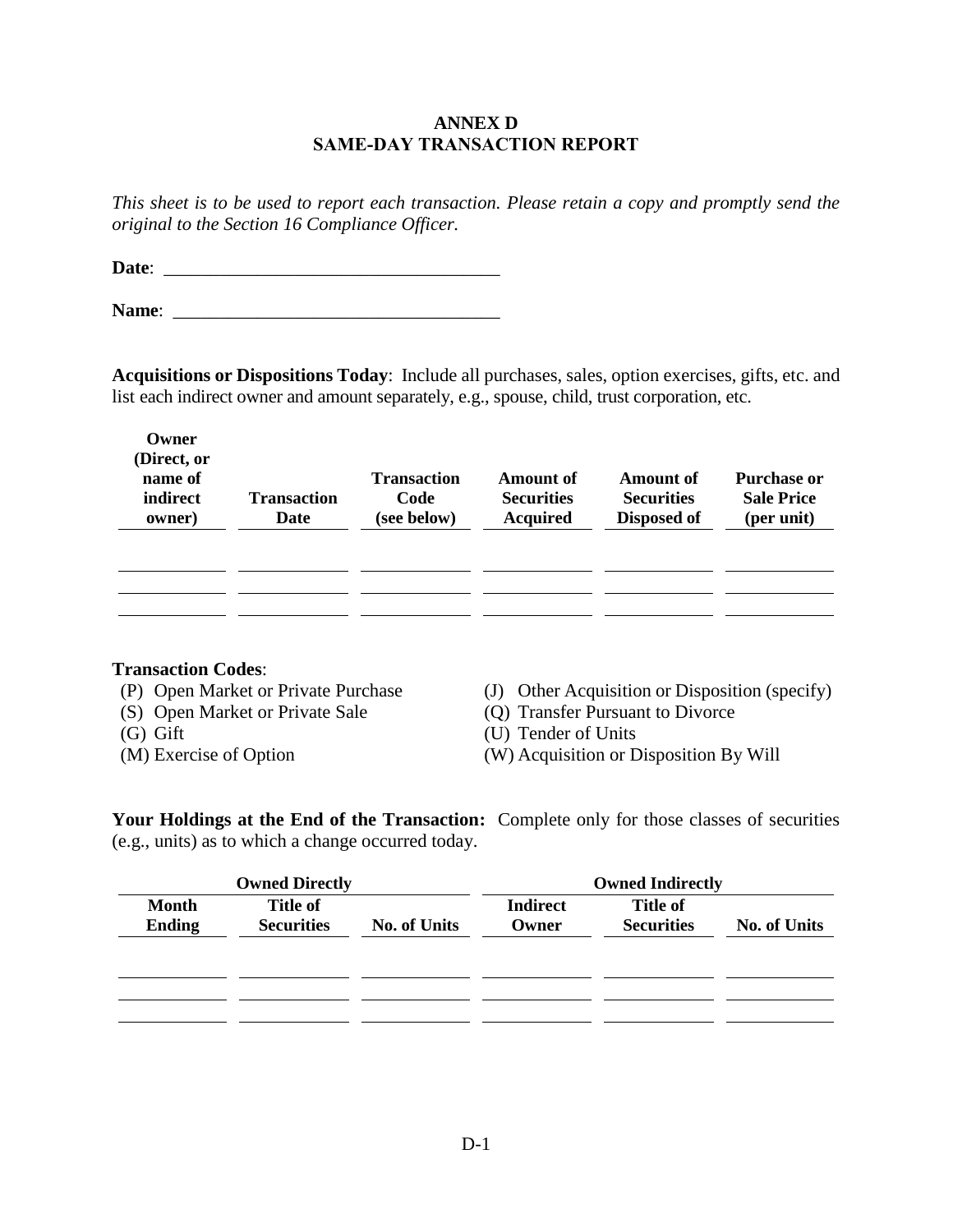#### **ANNEX E MONTHLY TRANSACTION REMINDER**

VIA FACSIMILE

To: **[Insert names]**

| From: [Insert Section 16 Compliance Officer's name] |
|-----------------------------------------------------|
| Date: [Insert date]                                 |
| RE: Form 4 Report                                   |

If you intend to make any transactions in Oasis Midstream Partners LP (the "Partnership") securities during **[insert month and year]**, you need to file a Form 4 with the Securities and Exchange Commission before 10:00 p.m., Eastern Time, on the second business day following the day on which each transaction has been executed. Please remember that you must also comply with the pre-clearance policies as set forth in the Insider Trading Policy and with Rule 144 if you sell any of the Partnership's securities.

Transactions reportable on Form 4 include any changes of beneficial ownership. Changes include gifts of units, estate planning transfers such as to family trusts, unit and option grants and exercises, restricted unit grants and most other equity compensation transactions, discretionary transactions in the Partnership's units and many other transfers, as well as purchases and sales. You must include transactions involving the Partnership's securities listed in the name of your immediate family members and other relatives sharing your household, as well as other entities such as trusts, corporations and partnerships in which you have an interest. If you have doubts about whether to report a particular transaction, please contact me. We will assist you in preparing your Form 4.

You must notify me of any transaction in the Partnership's securities on the same day that the transaction is executed in accordance with the Short-Swing Trading and Reporting Policy.

If you did not make any transactions during this past month, please sign below and return this form to me by **[insert date]**.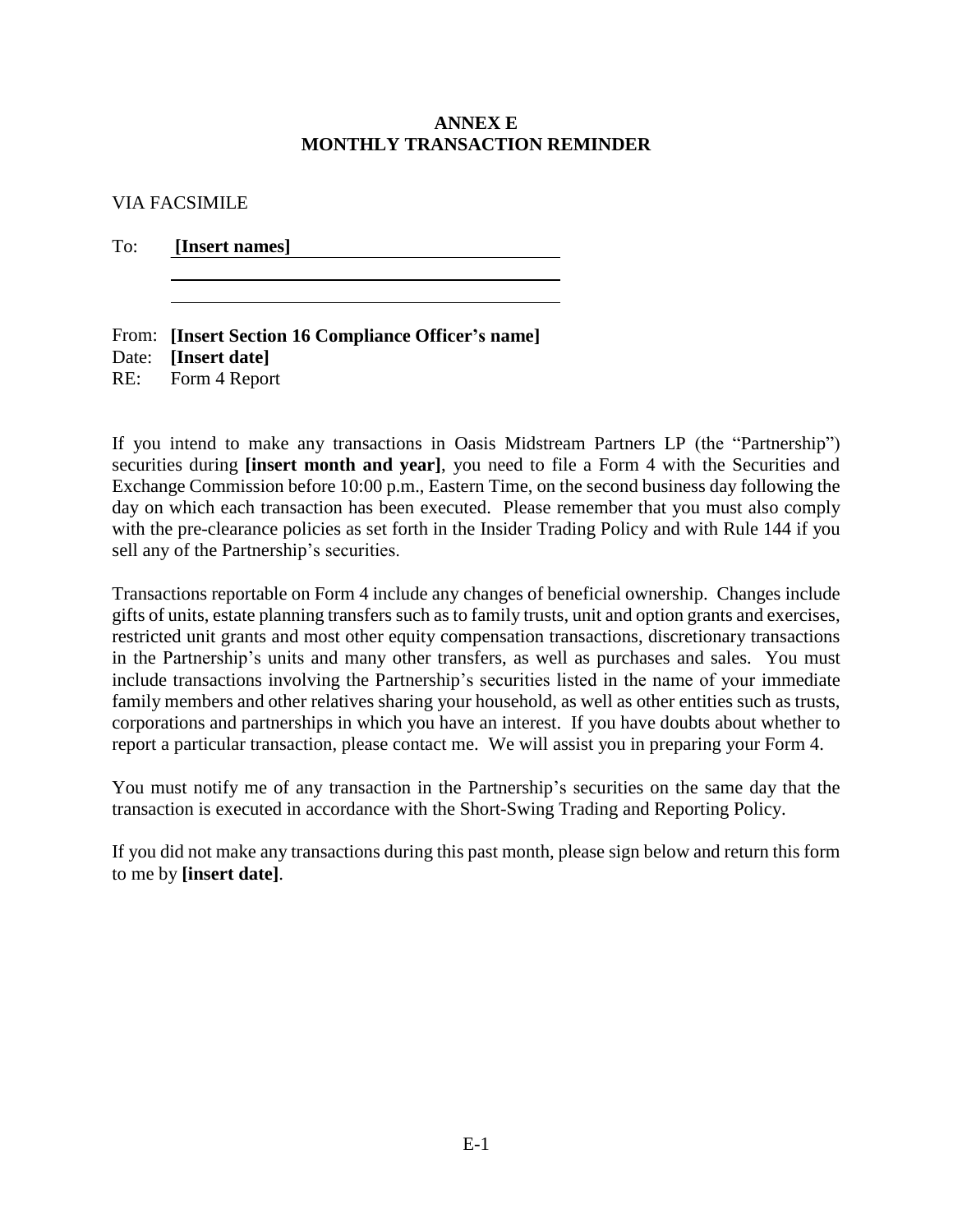# **Certification**

I did not have any transactions in Oasis Midstream Partners LP securities during [**insert month and year]**.

Signature

Type or Print Name

Date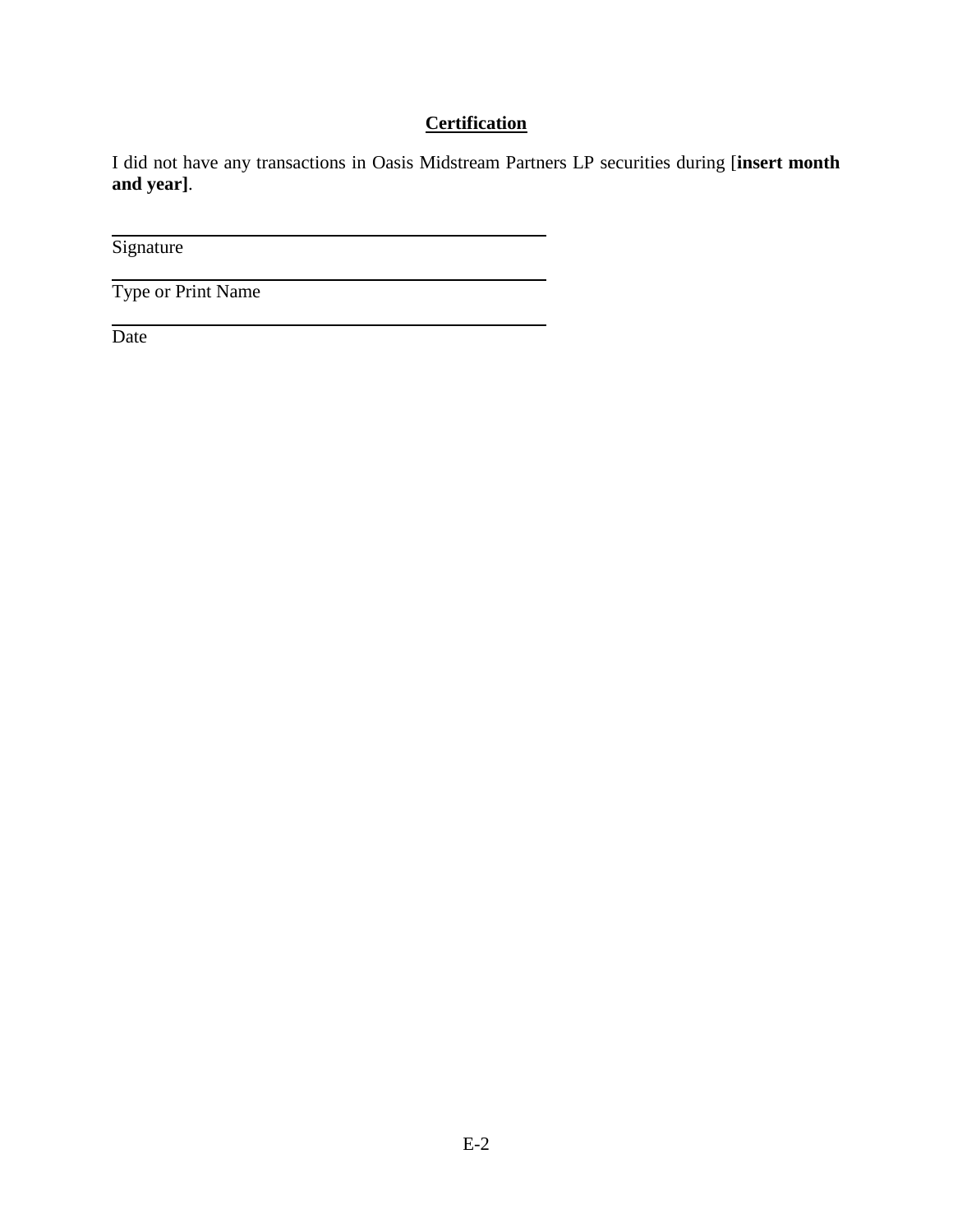## **ANNEX F SECTION 16 COMPLIANCE OFFICER CHECKLIST FOR SECTION 16 COMPLIANCE PROGRAM**

- 1. Identify the Company's Section 16 officers.
- 2. Review the list of the Company's Section 16 officers annually.
	- Have the Board designate the Company's Section 16 officers annually.
	- Note "traps for the unwary":
		- o The controller must be included if the Company does not have a "principal accounting officer."
		- o There is a presumption that the Section 16 officers include all executive officers named for purposes of the Partnership's Annual Report on Form  $10-K$ .
		- o Consider advising "close calls" (persons not determined to be Section 16 officers but who, because of their responsibilities, could be at risk if the SEC or a unitholder takes a contrary position) of their potential liability and alternatives, including compliance with Section 16(b) trading constraints.
- 3. Deliver to each director, Section 16 officer and 10% unitholder ("insiders") a copy of the Short-Swing Trading and Reporting Policy (the "Section 16 Policy").
	- Obtain a certificate from each insider that the Section 16 Policy has been read and will be followed.
	- Consider obtaining annual confirmations about each insider's compliance with the Section 16 Policy.
- 4. When persons first become insiders, provide them with a memorandum informing them that they are now subject to Section 16 and other federal securities laws and describing the insider's responsibilities and liabilities, attaching the Section 16 Policy.
	- Survey each insider's interest in Partnership units held:
		- o Directly;
		- o By immediate family members and other relatives sharing insider's household;
		- o Through trusts, partnerships or corporations which insider is affiliated; and
		- o Through 401(k) and other employee plans.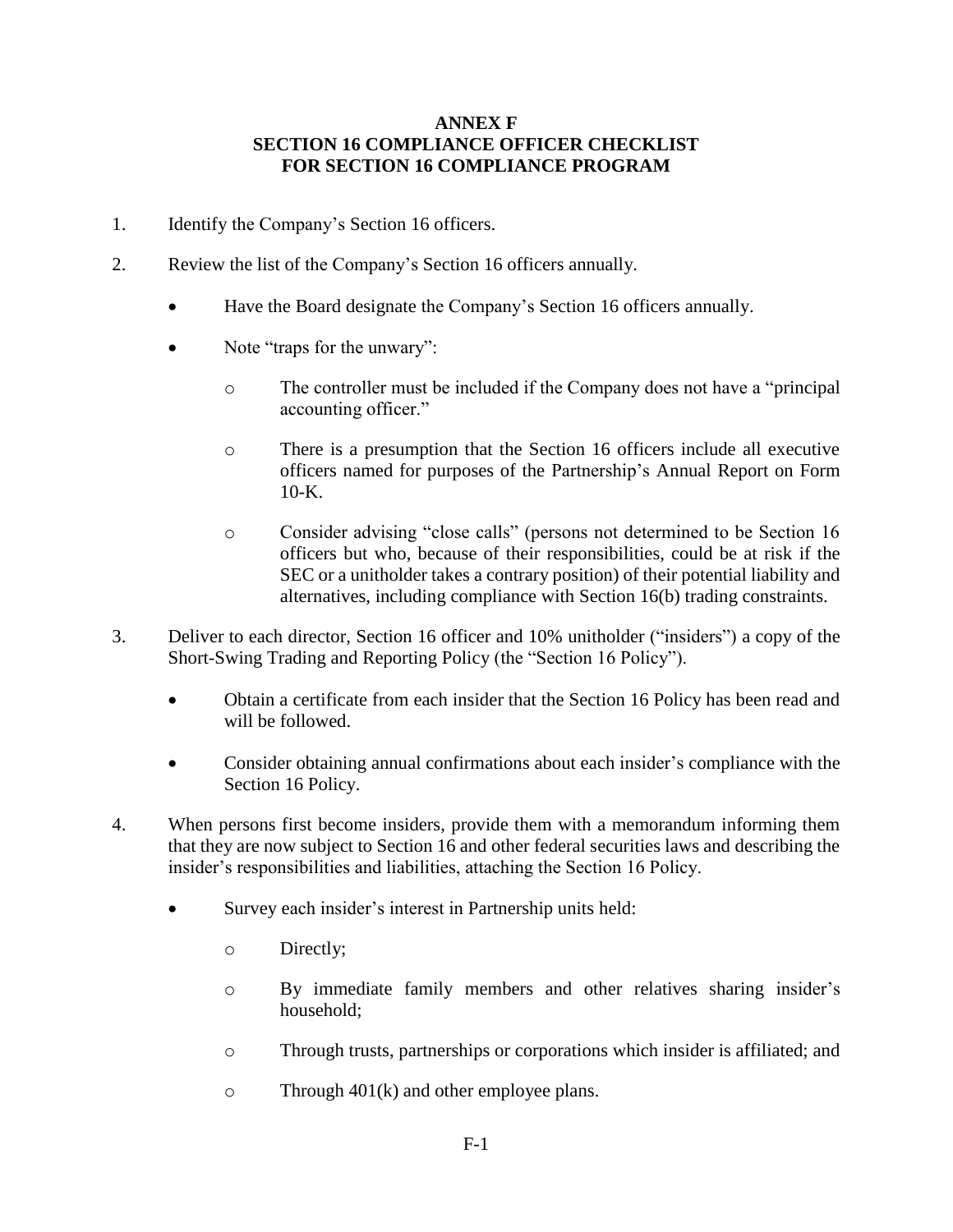- Discuss with the insider the possibility of disclaiming any ownership that is not direct but has to be disclosed.
- Check whether the insider is trustee of an "insider trust" that may require a separate Form 3.
- Prepare two original copies of Form 3 for signature.
- File the executed Form 3's and appropriate copies with the SEC and the Partnership's records. Note that the Form 3 is due 10 days after the day the insider was appointed or elected, not 10 days after the end of the month during which the appointment or election took place.
- Obtain a power of attorney from the insider for Section 16 filings.
- Maintain the necessary Section 16 records for the insider.
- Discuss coordination with the insider's financial and legal advisor.
- Meet with each new Section 16 officer's secretary to make sure the secretary is aware of Section 16 and the monthly notices or required reports.
- 5. Require insiders to notify the Section 16 Compliance Officer of intended transactions at least two business days prior to their execution, pre-clear the transactions and to report the transaction to the Section 16 Compliance Officer on the same day the transactions are executed.
- 6. Send monthly notices to all insiders alerting them to report any trades in Partnership units during the succeeding month (with notices to be received around the beginning of the month).
- 7. Prepare Form 4's for each transaction known to the Section 16 Compliance Officer, including option grants and exercises, sales and gifts.
- 8. Receive, copy and have the Form 4's delivered by electronic (EDGAR) filing to the SEC. Retain one copy for the Section 16 Compliance Officer's file and return one copy to the reporting insider.
- 9. Consider making periodic checks with the broker of each insider who holds Partnership units in street name to confirm or reconcile the insider's holdings and transactions in Partnership units.
- 10. Plan to file Form 4's even for transactions that are exempt from normal Form 4 filing in order to minimize the risk that the transaction will be overlooked at the time the Form 5's are to be prepared.
- 11. Consider distributing periodically (with the monthly notice) information about the current application and interpretation of Section 16.